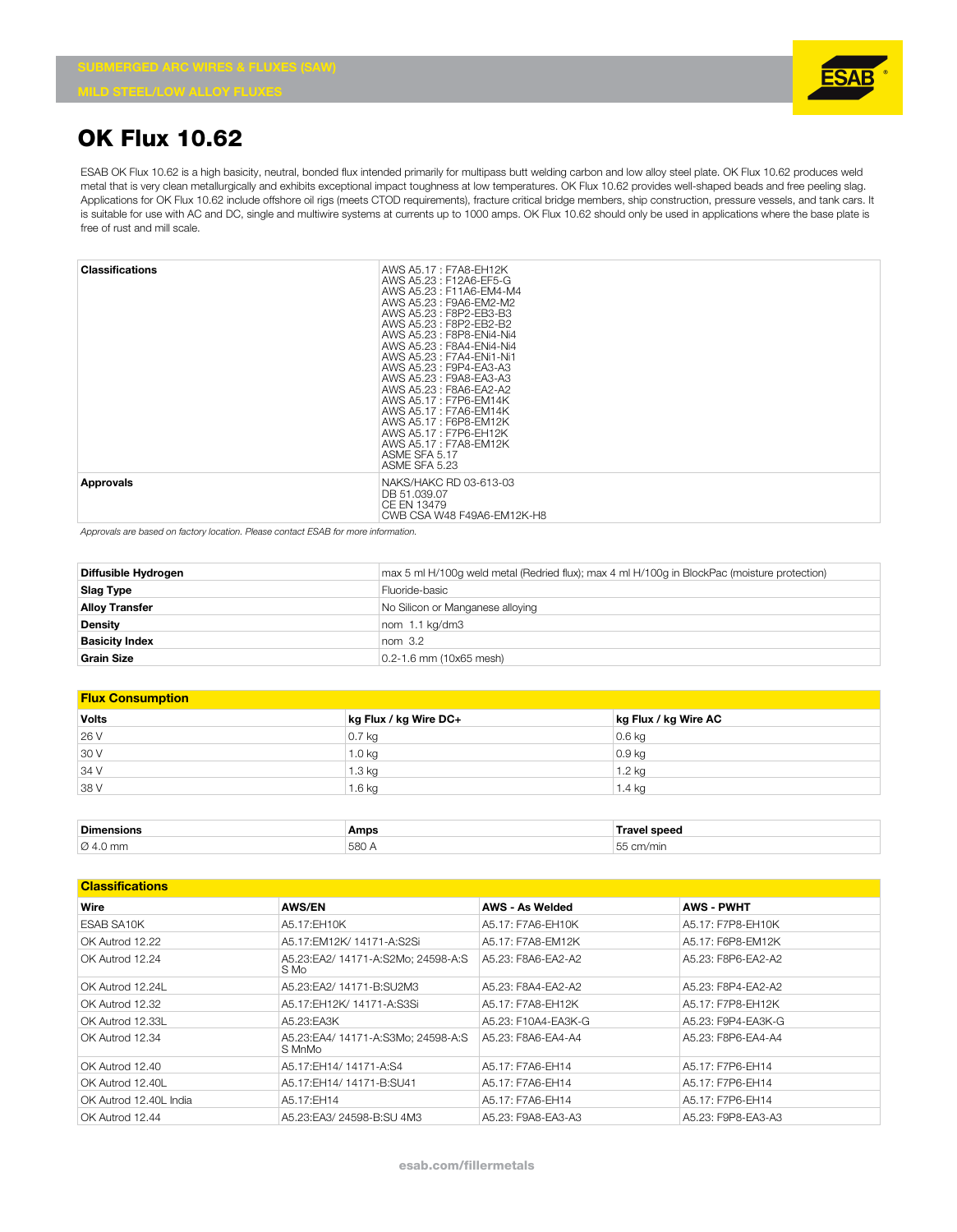

# **OK Flux 10.62**

| <b>Classifications</b> |                                                                  |                         |                       |
|------------------------|------------------------------------------------------------------|-------------------------|-----------------------|
| Wire                   | <b>AWS/EN</b>                                                    | <b>AWS - As Welded</b>  | <b>AWS - PWHT</b>     |
| OK Autrod 13.10 SC     | A5.23:EB2R/ 24598-A:S S CrMo1                                    |                         | A5.23: F8P2-FB2R-B2   |
| OK Autrod 13.20 SC     | AWS A5.23: EB3R                                                  |                         | F8P2-FB3-B3           |
| OK Autrod 13.21        | A5.23: ENi1/ 14171-A: S2Ni1                                      | A5.23: F7A6-ENi1-Ni1    | A5.23: F7P8-ENi1-Ni1  |
| OK Autrod 13.24        | A5.23: ENi6/ 14171-A: S3Ni1Mo0.2                                 | A5.23: F8A10-ENi6-Ni6   | A5.23: F8P8-ENi6-Ni6  |
| OK Autrod 13.27        | A5.23: ENi2/ 14171-A: S2Ni2                                      | A5.23: F7A10-ENi2-Ni2   | A5.23: F7P10-ENi2-Ni2 |
| OK Autrod 13.36        | A5.23:EG/ 14171-A:S2Ni1Cu                                        | A5.23: F8A6-EG-G        |                       |
| OK Autrod 13.40        | A5.23:EG/ 14171-A:S3Ni1Mo: 26304-<br>A:S3Ni1Mo; 26304-B:(SUN2M2) | A5.23: F10A8-EG-F3 (AC) | A5.23: F9P8-EG-F3     |
| OK Autrod 13.43        | A5.23:EG/26304-A:S3Ni2.5CrMo:<br>26304-B: (SUN4C1M3)             | A5.23: F11A8-EG-G       | A5.23: F11P8-EG-G     |
| OK Autrod 13.44        | A5.23:EG/ 26304-A:S3Ni1.5CrMo                                    | A5.23: F9A8-EG-G        |                       |
| OK Autrod 13.49        | A5.23: ENi3/ 14171-A: S2Ni3                                      | A5.23: F8A15-ENi3-Ni3   | A5.23: F8P15-ENi3-Ni3 |

| <b>Approvals</b>          |            |    |                          |    |           |    |           |             |           |       |
|---------------------------|------------|----|--------------------------|----|-----------|----|-----------|-------------|-----------|-------|
| <b>Combined with Wire</b> | <b>ABS</b> | BV | <b>DNV</b>               | GL | <b>LR</b> | DB | <b>CE</b> | <b>RINA</b> | <b>RS</b> | VdTÜV |
| OK Autrod 12.22           |            |    | ٠                        |    |           | ٠  | ٠         |             |           |       |
| OK Autrod 12.24           |            |    | $\overline{\phantom{a}}$ |    |           |    | ٠         |             |           |       |
| OK Autrod 12.32           |            | ٠  | ٠                        |    | ٠         | ٠  | ٠         |             |           |       |
| OK Autrod 12.34           |            | ٠  | $\bullet$                | ٠  | $\bullet$ |    |           |             |           |       |
| OK Autrod 13.10 SC        |            |    |                          |    |           | ٠  | $\bullet$ |             |           |       |
| OK Autrod 13.20 SC        |            |    |                          |    |           |    | ٠         |             |           |       |
| OK Autrod 13.24           |            | ٠  | ٠                        |    |           |    |           |             |           |       |
| OK Autrod 13.27           |            |    | ٠                        |    |           | ٠  | ٠         |             |           |       |
| OK Autrod 13.43           |            |    | ٠                        |    |           |    |           |             |           |       |
| OK Tubrod 15.27S          |            |    |                          |    |           |    |           |             |           |       |

#### **Typical Mechanical Properties**

| <b>Combined with Wire</b> | Condition                                  | <b>Yield Strength</b> | <b>Tensile Strength</b> | Elongation | <b>Charpy V-Notch</b>             |
|---------------------------|--------------------------------------------|-----------------------|-------------------------|------------|-----------------------------------|
| OK Autrod 13.20SC         | Stress Relieved 1 hr @<br>621C (1150F) ()  | 530 MPa (77 ksi)      | 630 MPa (91 ksi)        | 25 %       | 80 J @ -29°C (59 ft-lb @ -20°F)   |
| Spoolarc 53               | As Welded ()                               | 485 MPa (70 ksi)      | 656 MPa (82 ksi)        | 29 %       | 88 J @ -62°C (65 ft-lb @ -80°F)   |
| Spoolarc 53               | Stress Relieved 1 hr @<br>621C (1150F) ()  | 430 MPa (63 ksi)      | 530 MPa (77 ksi)        | 31 %       | 114 J @ -51°C (84 ft-lb @ -60°F)  |
| Spoolarc 71               | As Welded ()                               | 515 MPa (75 ksi)      | 590 MPa (85 ksi)        | 28 %       | 136 J @ -51°C (100 ft-lb @ -60°F) |
| Spoolarc 71               | Stress Relieved 1 hr @<br>621C (1150F) ()  | 500 MPa (72 ksi)      | 575 MPa (83 ksi)        | 30%        | 160 J @ -51°C (119 ft-lb @ -60°F) |
| Spoolarc 71               | Stress Relieved 8 hrs @<br>621C (1150F) () |                       | 570 MPa (83 ksi)        | 28 %       | 187 J @ -51°C (138 ft-lb @ -60°F) |
| Spoolarc 75               | As Welded ()                               | 475 MPa (69 ksi)      | 550 MPa (80 ksi)        | 60 %       | 136 J @ -40°C (100 ft-lb @ -40°F) |
| Spoolarc 81               | As Welded ()                               | 450 MPa (65 ksi)      | 555 MPa (75 ksi)        | 32 %       | 150 J @ -51°C (110 ft-lb @ -60°F) |
| Spoolarc 81               | Stress Relieved 1 hr @<br>621C (1150F) ()  |                       | 480 MPa (70 ksi)        | 32 %       | 217 J @ -46°C (160 ft-lb @ -50°F) |
| Spoolarc ENi4             | As Welded ()                               | 510 MPa (74 ksi)      | 595 MPa (86 ksi)        | 29 %       | 132 J @ -40°C (97 ft-lb @ -40°F)  |
| Spoolarc ENi4             | Stress Relieved 1 hr @<br>621C (1150F) ()  |                       | 610 MPa (89 ksi)        | 28 %       | 64 J @ -73°C (47 ft-lb @ -100°F)  |
| Spoolarc ENi4             | Stress Relieved 8 hrs @<br>621C (1150F) () | 540 MPa (78 ksi)      | 645 MPa (90 ksi)        | 27 %       | 84 J @ -73°C (62 ft-lb @ -100°F)  |
| Spoolarc U515             | Stress Relieved 1 hr @<br>621C (1150F) ()  | 515 MPa (75 ksi)      | 600 MPa (87 ksi)        | 27 %       | 190 J @ -29°C (140 ft-lb @ -20°F) |
| Spoolarc U515             | Stress Relieved 8 hrs @<br>621C (1150F) () | 515 MPa (75 ksi)      | 600 MPa (87 ksi)        | 27 %       | 190 J @ -29°C (140 ft-lb @ -20°F) |

| <b>Typical Weld Metal Analysis %</b> |      |      |       |       |    |     |      |      |  |
|--------------------------------------|------|------|-------|-------|----|-----|------|------|--|
| С                                    | Mn   | Si   |       |       | Ni | Cr  | Mo   | Cu   |  |
| OK Autrod 13.20SC                    |      |      |       |       |    |     |      |      |  |
| 0.08                                 | 0.60 | 0.20 | 0.005 | 0.010 |    | 2.0 | 0.85 | 0.85 |  |
| Spoolarc 53                          |      |      |       |       |    |     |      |      |  |